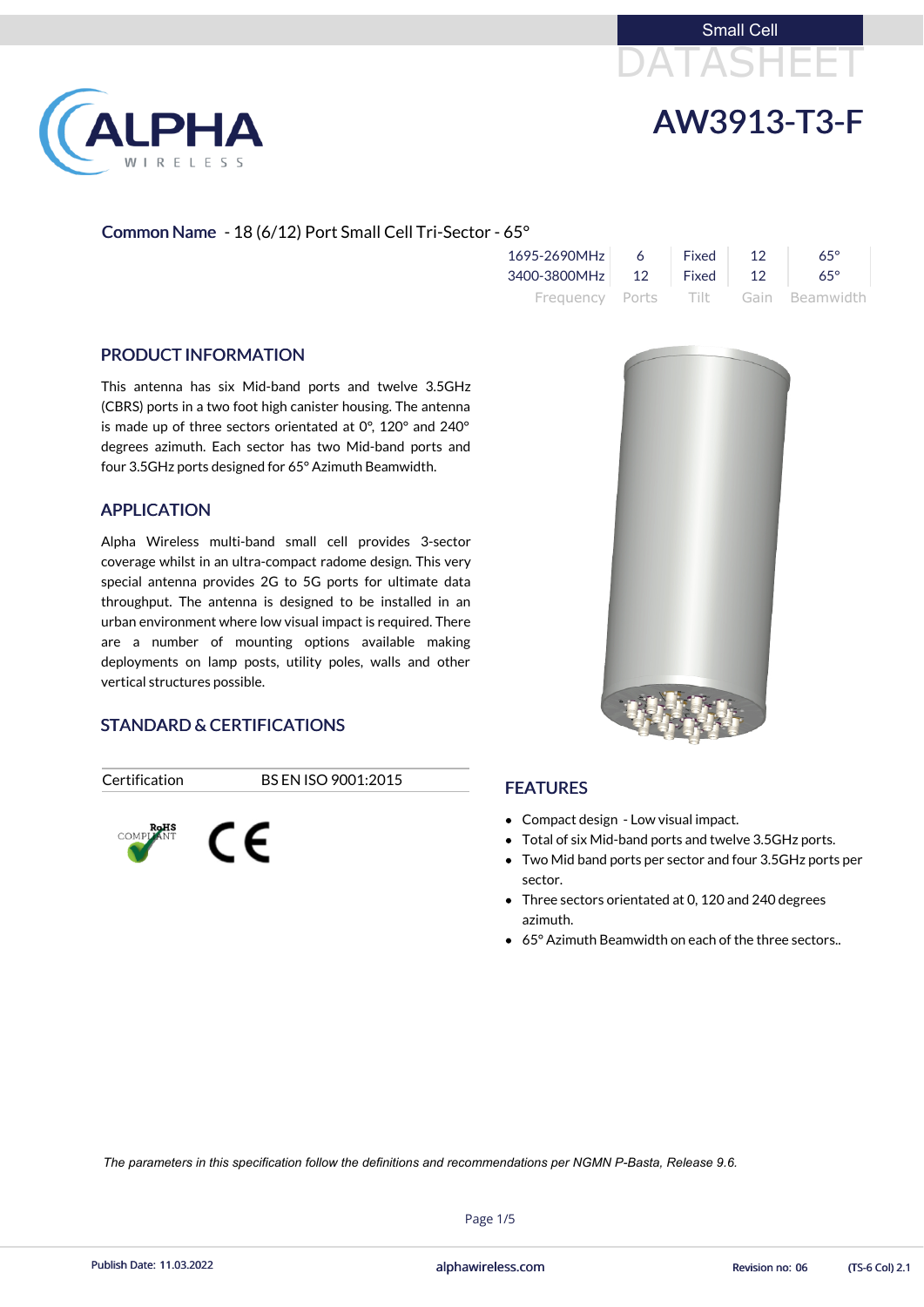

AW3913-T3-F

# TECHNICAL SPECIFICATION

| <b>Electrical Specifications</b> |                                         |            |                                                                                                                                |                        |                        |                        |                        |                        |
|----------------------------------|-----------------------------------------|------------|--------------------------------------------------------------------------------------------------------------------------------|------------------------|------------------------|------------------------|------------------------|------------------------|
| <b>Frequency Range</b>           |                                         | <b>MHz</b> | 1695-1995<br>1920-2170<br>2170-2500<br>2500-2690<br>3400-3600                                                                  |                        |                        |                        | 3600-3800              |                        |
| Polarisation                     |                                         | Degree     | +/-45° Slant Linear                                                                                                            |                        |                        |                        |                        |                        |
| Gain                             | Basta                                   | dBi        | $11.8 + 0.5$                                                                                                                   | $12.2 \pm 0.5$         | $12.5 \pm 0.5$         | $13.2 \pm 0.5$         | $12.3 \pm 0.5$         | $12.8 \pm 0.5$         |
|                                  | Max                                     | dBi        | 12.3                                                                                                                           | 12.7                   | 13.0                   | 13.7                   | 12.8                   | 13.3                   |
| Azimuth Beamwidth                |                                         | Degree     | $68^\circ \pm 7^\circ$<br>$67^\circ \pm 7^\circ$<br>$67^\circ \pm 7^\circ$<br>$63^\circ \pm 7^\circ$<br>$60^\circ \pm 6^\circ$ |                        |                        |                        | $60^\circ \pm 6^\circ$ |                        |
| Elevation Beamwidth              |                                         | Degree     | $28^\circ \pm 2^\circ$                                                                                                         | $26^\circ \pm 2^\circ$ | $23^\circ \pm 2^\circ$ | $20^\circ \pm 2^\circ$ | $23^\circ \pm 2^\circ$ | $21^\circ \pm 2^\circ$ |
| <b>Electrical Downtilt</b>       |                                         | Degree     | $T3^{\circ}$<br>$T3^{\circ}$<br>$T3^{\circ}$<br>$T3^{\circ}$<br>$T3^{\circ}$                                                   |                        |                        |                        | $T3^{\circ}$           |                        |
|                                  | <b>Electrical Downtilt Deviation</b>    | Degree<    | $1.5^\circ$<br>$1.5^\circ$<br>$1.5^\circ$<br>$1.5^\circ$<br>$1.5^\circ$<br>$1.5^\circ$                                         |                        |                        |                        |                        |                        |
| Impedance                        |                                         | Ohms       | 50                                                                                                                             |                        |                        |                        |                        |                        |
| <b>VSWR</b>                      |                                         | $\prec$    | 1.5                                                                                                                            |                        |                        |                        |                        |                        |
| <b>Return Loss</b>               |                                         | dB         | 14                                                                                                                             |                        |                        |                        |                        |                        |
| Isolation                        |                                         | dB         | 25<br>22<br>25<br>25<br>25<br>22                                                                                               |                        |                        |                        |                        |                        |
| Passive Intermodulation          |                                         | dBc<       | $-150$<br>$-150$<br>N/A<br>$-150$<br>$-150$                                                                                    |                        |                        |                        | N/A                    |                        |
|                                  | $\vert$ Cross-Polar Discrimination (0°) | dB         | 15<br>15<br>15<br>15<br>15<br>15                                                                                               |                        |                        |                        |                        |                        |
|                                  | Maximum Effective Power Per Port        | W          | 150<br>50<br>150<br>150<br>150                                                                                                 |                        |                        |                        | 50                     |                        |

# Representative Pattern Files







1695 - 2690MHz 3400 - 3800MHz

Azimuth **Elevation** 

For radiation pattern files, please login at www.alphawireless.com

#### Page 2/5

Publish Date: 11.03.2022 **Exercise Service Service Cole 2.1** alphawireless.com **Revision no: 06** (TS-6 Col) 2.1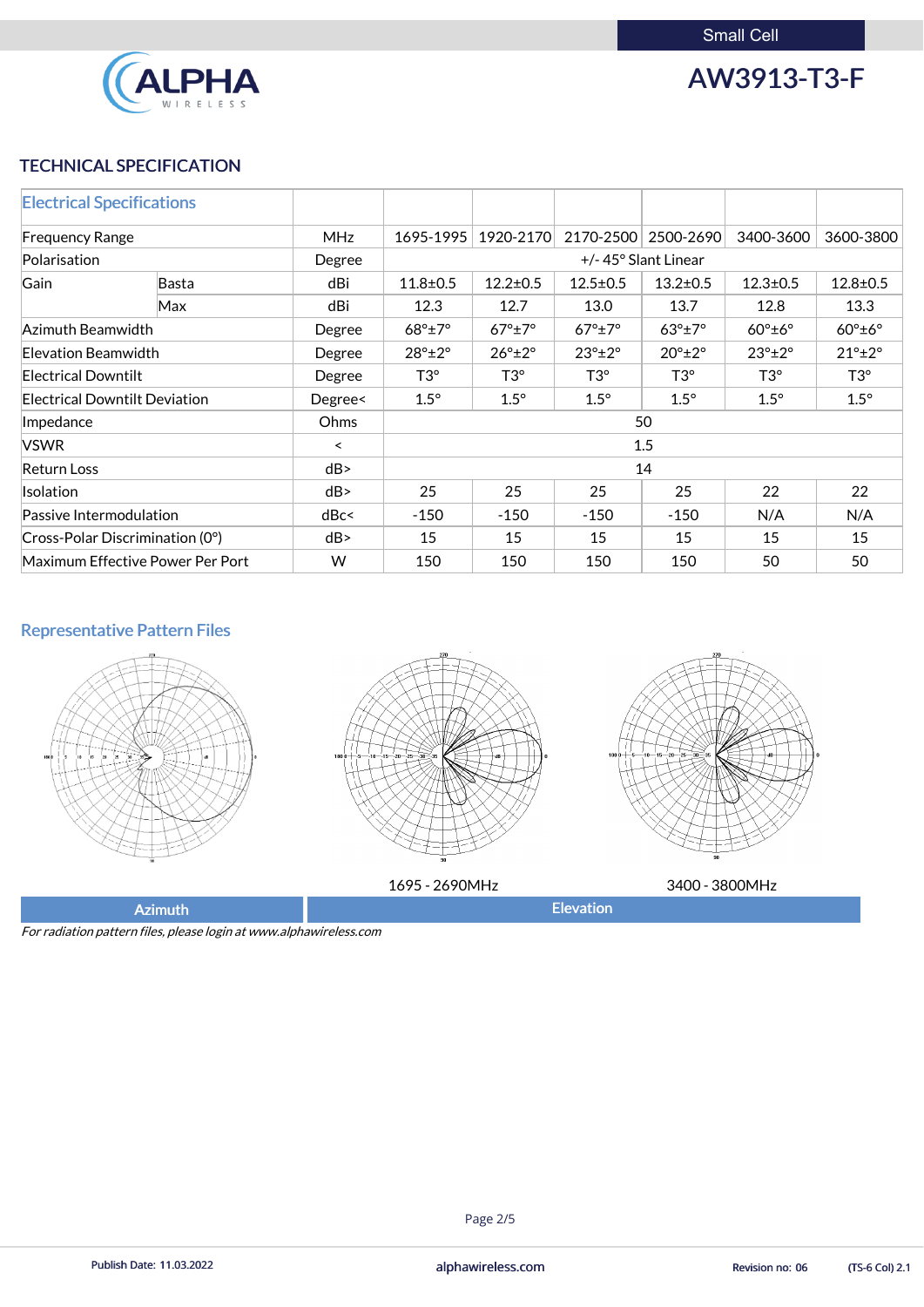

# AW3913-T3-F

# TECHNICAL SPECIFICATION

# Mechanical Specifications

| <b>Dimensions</b>                               | mm(in)               | $610(24) \times 248(9.8)$  |
|-------------------------------------------------|----------------------|----------------------------|
| Volume                                          | $ft^3(1)$            | 2.32(65.6)                 |
| Net Weight (antenna)                            | kg (lb)              | 5(11)                      |
| Shipping Weight                                 | kg (lb)              | 7(15.4)                    |
| Connector Type (Female)                         |                      | $4.3 - 10$                 |
| <b>Connector Position</b>                       |                      | <b>Bottom</b>              |
| <b>Connector Quantity</b>                       |                      | 18 (6P Mid Band, 12P CBRS) |
| Windload Frontal (at Rated Wind Speed: 150km/h) | N                    | 135 (30)                   |
| Windload Lateral (at Rated Wind Speed: 150km/h) | N                    | 135 (30)                   |
| <b>Survival Wind Speed</b>                      | $km/h$ (mph)         | 200(125)                   |
| <b>Radome Material</b>                          |                      | <b>ASA</b>                 |
| Radome Colour                                   | <b>RAL</b>           | 7035 (light grey)          |
| <b>Product Compliance Environmental</b>         |                      | <b>RoHS</b>                |
| <b>Lightning Protection</b>                     |                      | <b>DC Grounded</b>         |
| <b>Cold Temperature Survival</b>                | Celsius (Fahrenheit) | $-40(-40)$                 |
| Hot Temperature Survival                        | Celsius (Fahrenheit) | 70 (158)                   |

# Array Layout and RET Information



| Array | <b>Frequency MHz</b> | Ports   |
|-------|----------------------|---------|
|       | 1710 - 2690          | $1 - 2$ |
| P1    | $3400 - 3800$        | $3 - 4$ |
| P27   | 3400 - 3800          | $5 - 6$ |

Note: Coloured box sizes do not represent antenna sizes.

#### Page 3/5

Publish Date: 11.03.2022 **Exercise Service Service Cole 2.1** alphawireless.com **Revision no: 06** (TS-6 Col) 2.1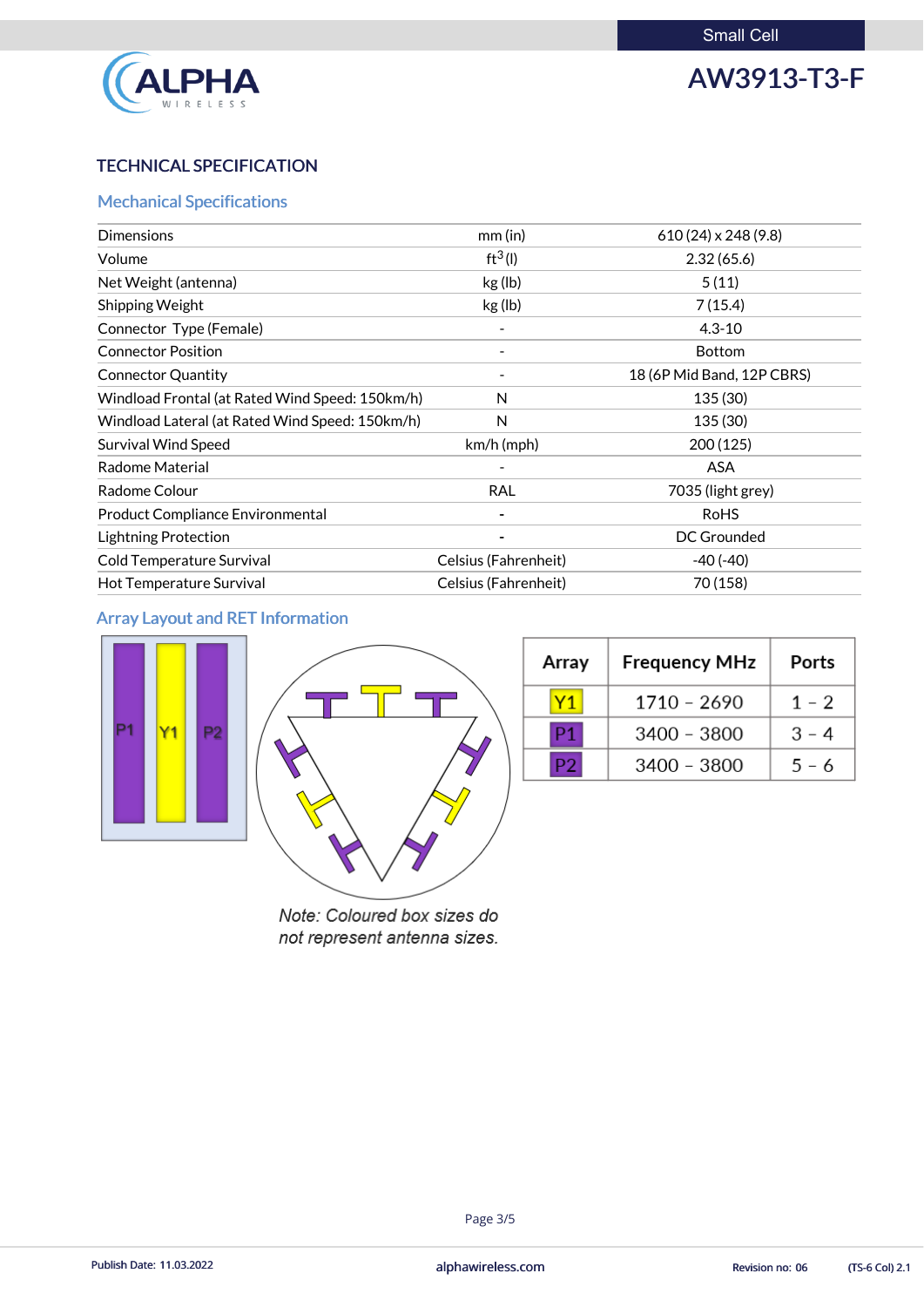Small Cell



# AW3913-T3-F

# Mechanical Illustration









(TS-6 Col) 2.1

Page 4/5

Publish Date: 11.03.2022 **alphawireless.com** and a series and a series of the Revision no: 06